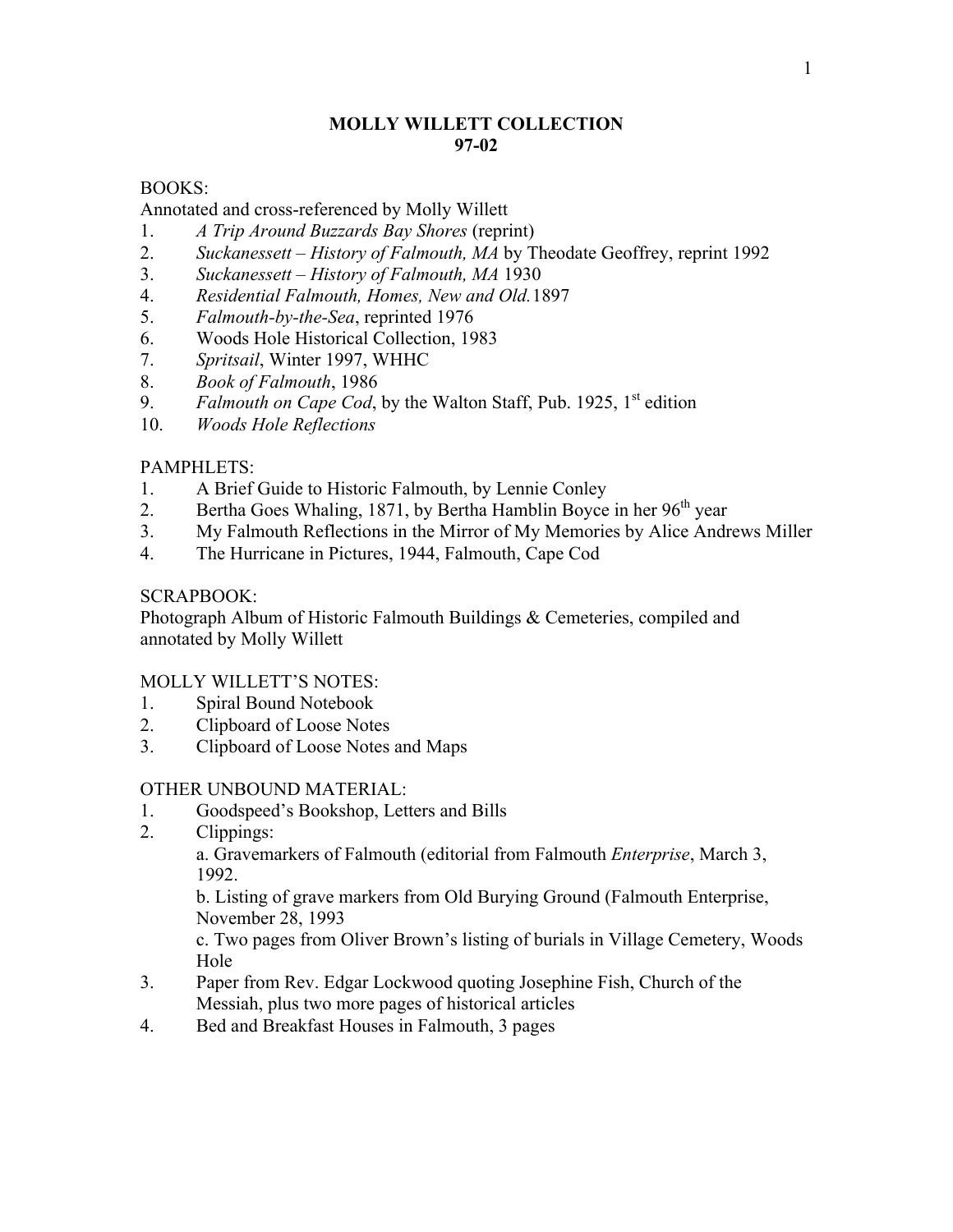- 5. **Genealogical Material:** photocopies:
	- **Dr. Leroy Milton Yale**, 2 biographies:
		- a. by his son, Leroy Milton Yale, Jr. (2 copies)
		- b. by his granddaughter, Julia Yale Cornwell

# - **Stephen W. Carey**

- a. Biography
	- b. Letters to Stephen W. Carey from Edward Harding, Aunt Jane Harding and sister Sarah B. Carey
- Genealogies of:

**Lee** family

**West** family: 5 pieces including a brief biography of Sir Francis West (Rear Admiral of British Navy)

**Chase** family (includes West)

**John Daggett**

**Dr. Thomas West** (From Dr. Banks' History of Martha's Vineyard) Last Will and Testament of **Stephen Presbury** of Edgartown, 1730 Last Will and Testament of **Stephen Luce**, 1799

Three pedigrees given by Harriet Pease of Edgartown:

**Gov. Thomas Mayhew George Allen John Pease**

PHOTOGRAPHS: see digital images 429-479

### **Stephen W. Carey Family**: 11 photos

- 2 cabinet cards: Stephen W. Carey (429, 430)
- 1 cabinet card: Sarah Smith Boardman Yale Carey (432)
- 1 cabinet card: Stephen W. Carey, Jr. as a child (431)
- 1 cabinet card: Stephen W. Carey, Jr. as a young man (433)
- 3 mounted photographs of July 1897:
	- a. Stephen W. Carey and Isabella Lee Carey
	- b. 3 Carey girls and Sarah Smith Boardman Yale Carey (437)
	- c. Isabella Lee Carey and her children: Cornelia Lee Carey, Isabella Carey (Oldy) and Stephen W. Carey III and an unidentified girl (436)
	- d. 2 Carte-de-visite of Sarah B. Yale, as a girl (1860s) (439) and as Mrs. Stephen W. Carey (434)
	- e. 1 photo of Isabella Lee Carey (daughter) and her brother Stephen W. Carey III (435)

### **Yale Family**: 21 photos

1 cabinet card of Jirah Luce (brother of Maria Allen Luce Yale) (440)

1 cabinet card of Amerton Yale (brother of Leroy Milton Yale, Jr.) (441)

1 cabinet card with oval photo of Amerton Yale and his daughter May (443)

1 tintype in paper folder of Leroy M. Yale, Jr. dated September 8, 1881

1 carte-de-visite of Leroy M. Yale, Jr., May 1862 (445)

2 cabinet cards of Leroy M. Yale, Jr.

1 cabinet card of Leroy M. Yale in elaborate chair (453)